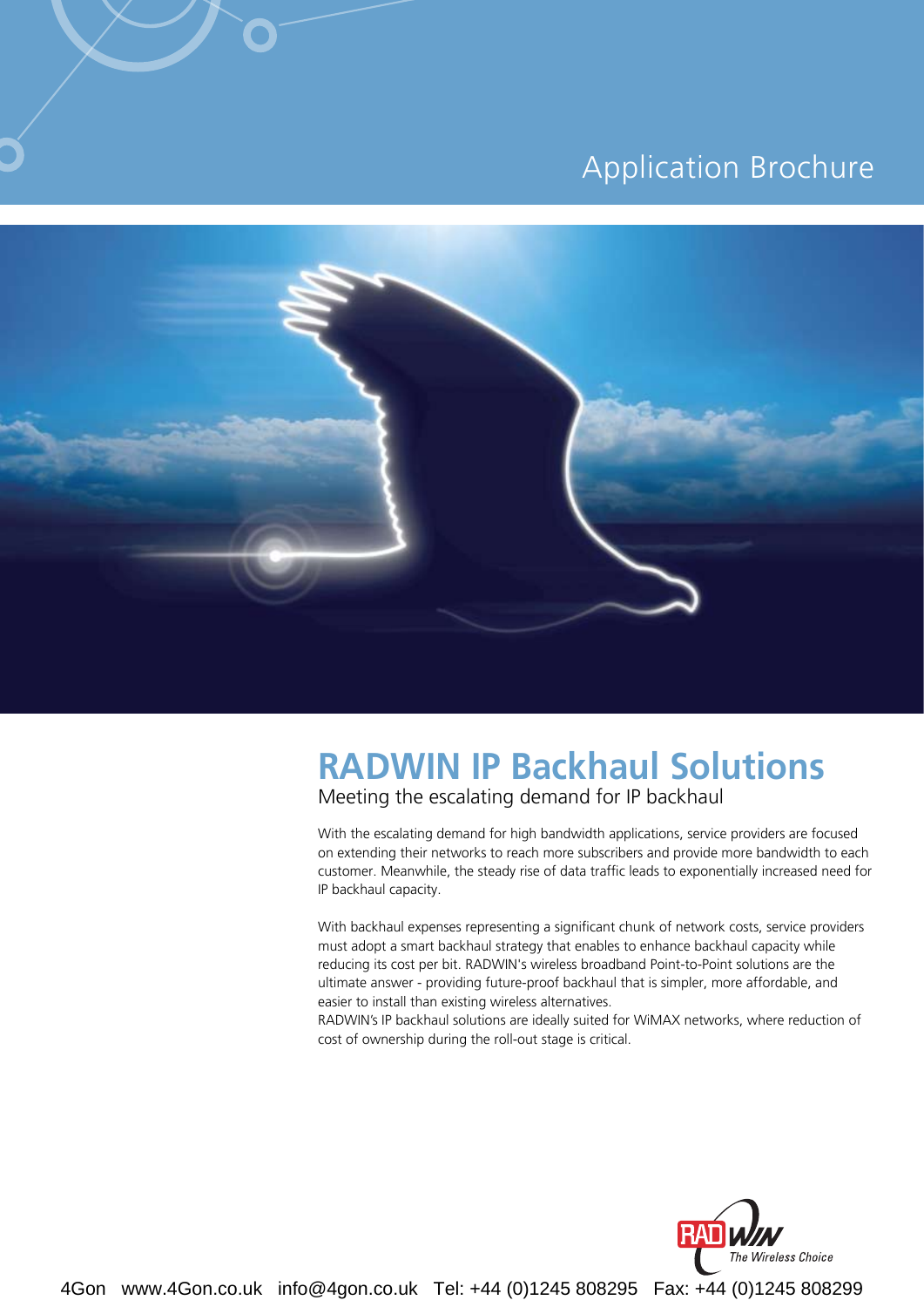### IP Backhaul / WiMAX





#### Meeting and Exceeding Today's Challenges

Today's WiMAX market is constantly evolving and changing. Following market trials and various deployments worldwide, at long last, WiMAX is moving towards larger-scale operations by several Tier 1 and Tier 2 operators. At the roll-out stage, WiMAX operators cope with heavy investments in infrastructure, and an emerging subscriber base.

Faced with this challenge, operators must make critical business decisions. The ultimate challenge is to decrease operators' total cost of ownership, a key factor in building and maintaining a viable and profitable business. While much emphasis is placed on lowering access equipment costs, the impact of backhaul on overall costs is often overlooked. Incorporating a smart backhaul strategy, however, will ultimately enable operators to significantly lower costs without compromising on service quality or performance.

RADWIN offers unrivaled WiMAX backhaul solutions that respond to operators' business and technical needs. Based on a decade of experience with sub-6GHz technology, RADWIN's solutions deliver unparalleled performance and unmatched robustness in all environments. Superior ease of installation and maintenance, coupled with attractive and competitive pricing, results in significantly reduced CAPEX and OPEX. This is how operators benefit from fast ROI and are provided with the ability to grow their business. RADWIN's highly-scalable solutions enable quick ramp-up, and support growing data traffic of a mature subscriber base.

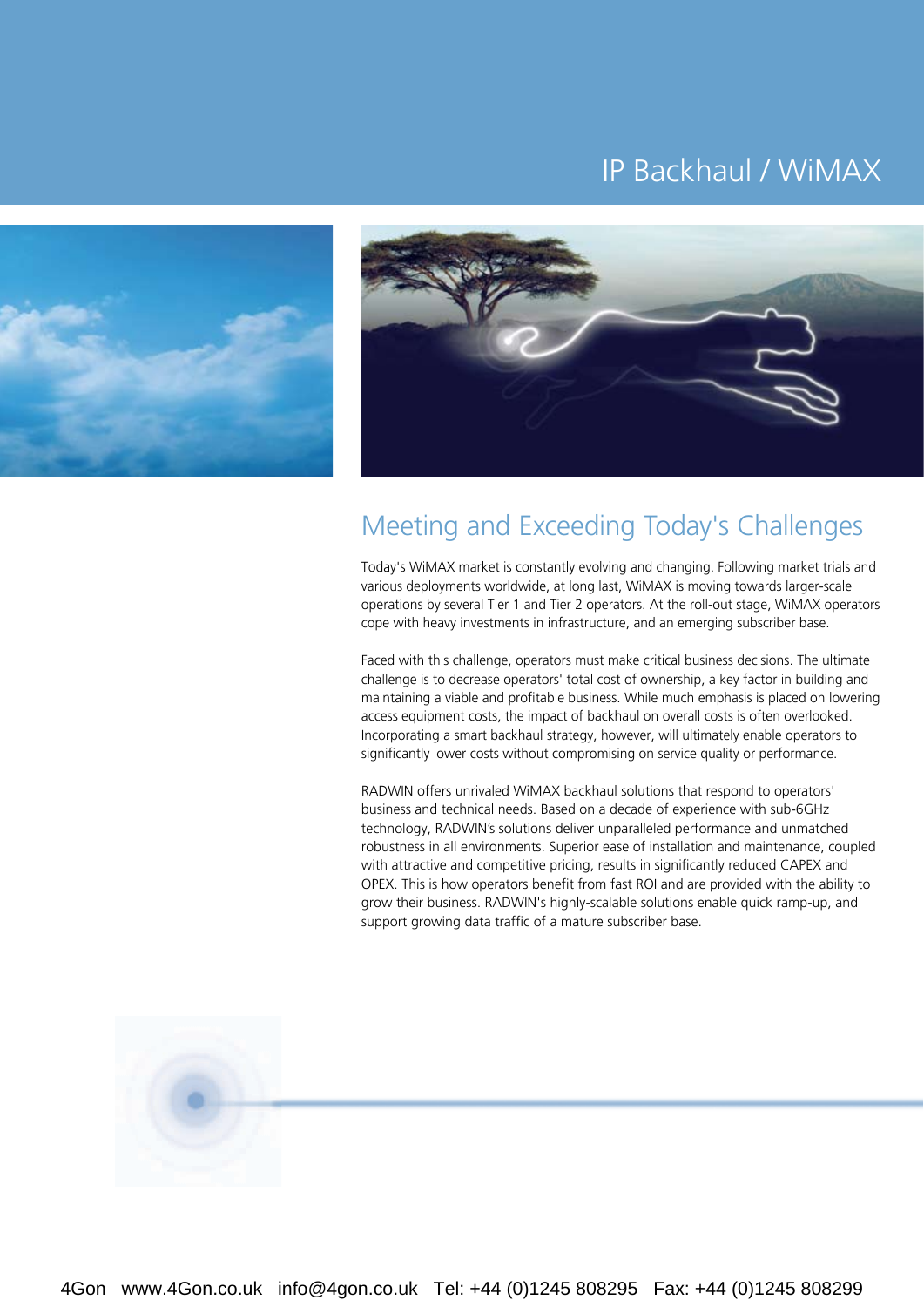# **Want to take the lead?**

Let smart backhaul get you there fast.

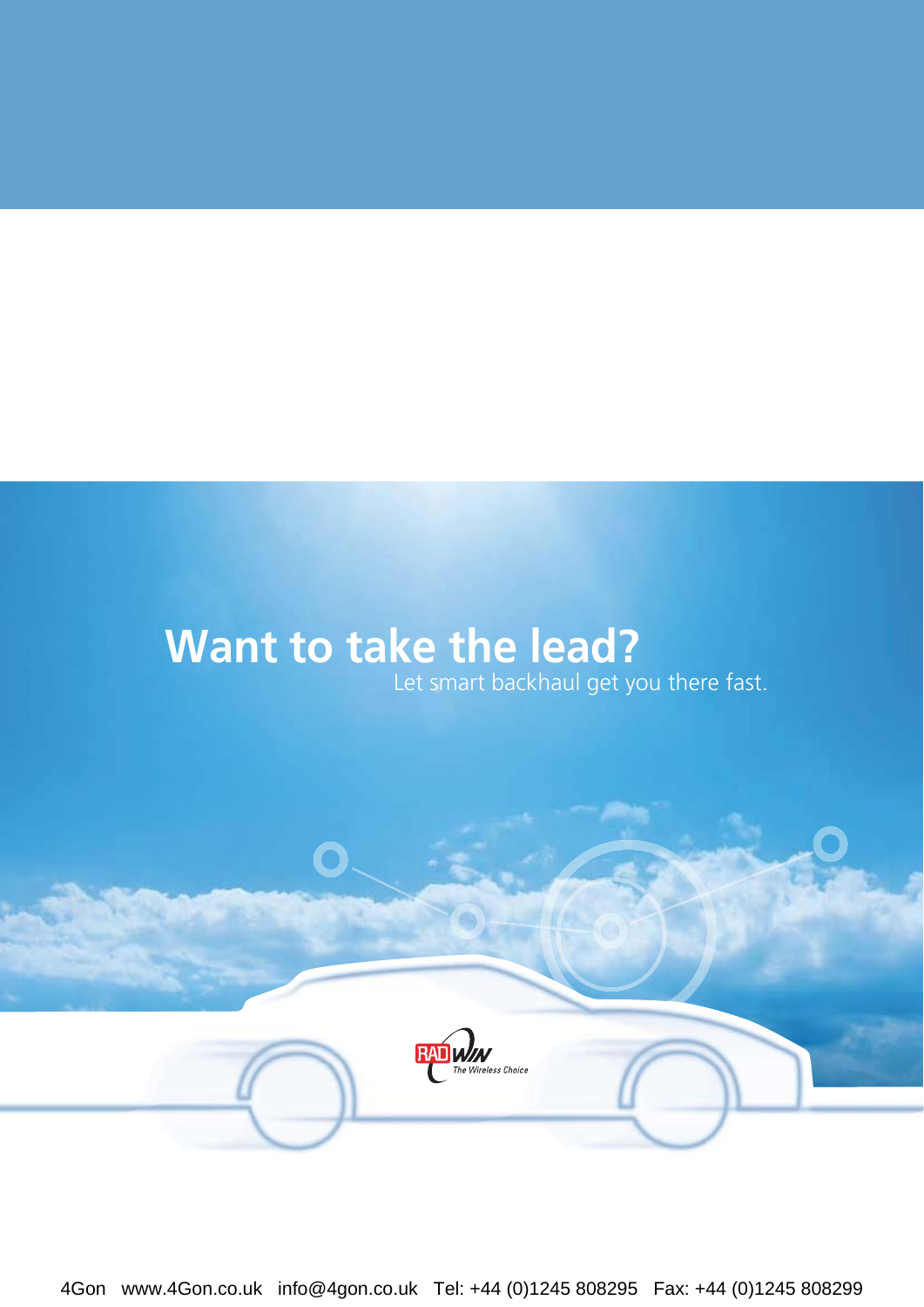## IP Backhaul Portfolio





RADWIN offers service providers and operators carrier-class IP backhaul solutions that suit a variety of deployment scenarios and environments.

#### **RADWIN 2000** High-Capacity Backhaul Solution

The latest addition to RADWIN's portfolio of wireless broadband products, RADWIN 2000 is a high-capacity backhaul solution tailored to meet the needs of WiMAX operators and ISPs. RADWIN 2000 provides 100 Mbps net throughput with a flexible combination of Ethernet and up to 16 E1s/T1s as well as an extended range of up to 120 km/75 miles. The solution combines advanced OFDM and MIMO technologies with RADWIN's exceptionally robust air interface. With unparalleled performance and easy installation and maintenance, RADWIN 2000 supports multiple frequency bands on a single platform and suits a variety of different topologies.

### WinLink<sup>TM</sup> 1000

#### Medium-Capacity Backhaul Solution

WinLink<sup>™</sup> 1000 offers operators and service providers a comprehensive carrier-class, medium capacity backhaul solution for both TDM and Ethernet traffic. An economic solution for connecting areas with low user density, WinLink™ 1000 is highly reliable, and offers superior ease of installation and maintenance at an attractive and competitive price. Delivering up to 18 Mbps full-duplex net throughput at a range of up to 80 km / 50 miles, WinLink<sup>™</sup> 1000 is available in various sub-6GHz frequency bands, and is currently deployed in over 100 countries around the world.



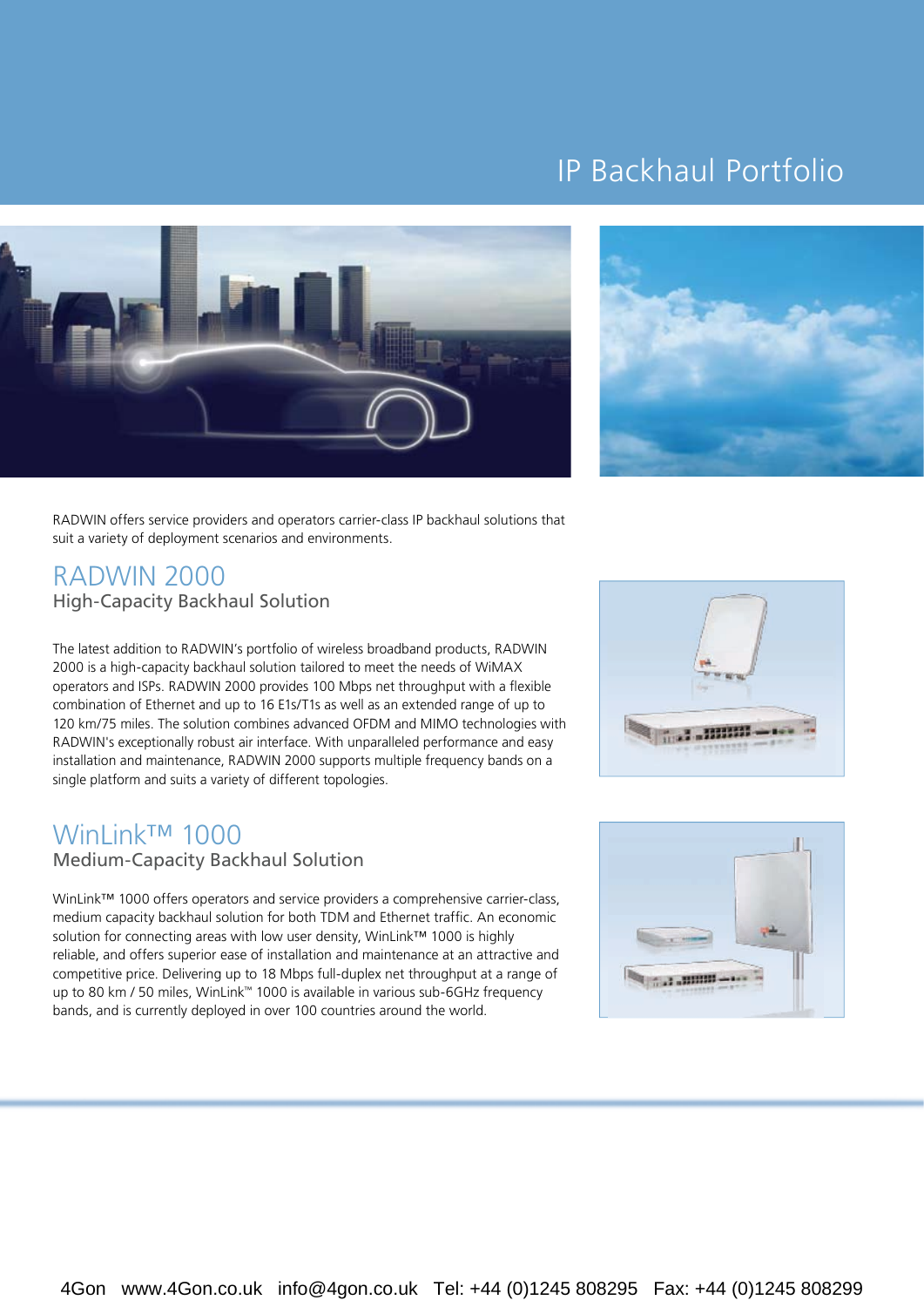